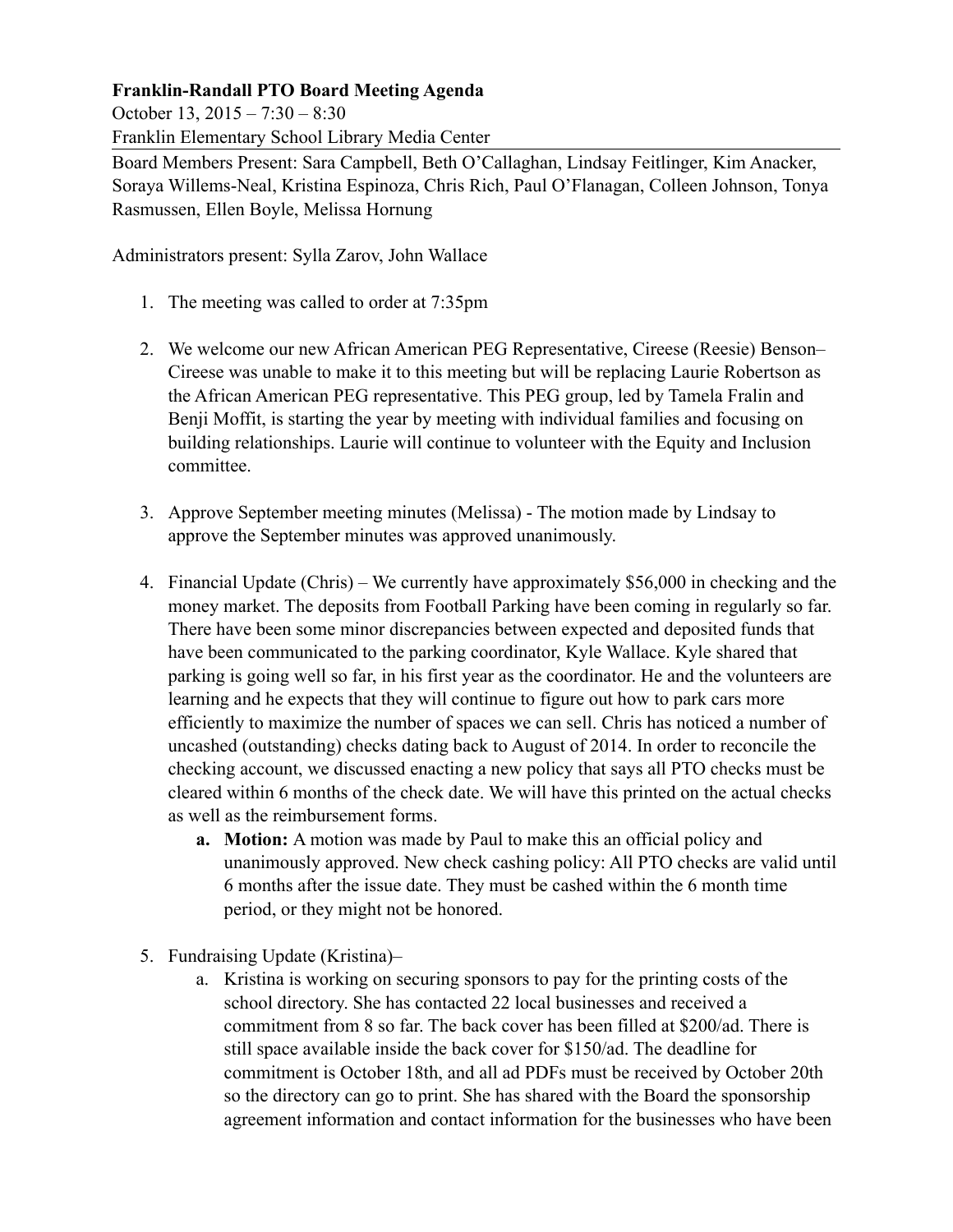approached, in case anyone has ideas for other local businesses who may be interested in this advertising opportunity.

- b. The Roman Candle is interested in offering a few fundraising days for Franklin-Randall. A percentage of the profits from sales would be donated to the PTO. Because of the scale, it is possible we could offer each grade level or school a different day. Possibly Freddy or Fiona Falcon could deliver the pizza for an extra fee. Discussion centered around using this opportunity for a targeted fundraiser. Dates would need to be selected that don't conflict with existing school or PTO events.
- c. Kristina brought up the idea of a school-wide rummage sale as a new fundraiser. This has been done successfully at Midvale-Lincoln. It would be run by volunteers and could take place in the parking lot or gym (costs would be low).
- d. The Fall Fundraising Campaign will get started once the directory sponsorships have been completed.
- 6. Parent Empowerment Group and Committee updates
	- a. Latino, Hmong, and African-American PEGs (Tonya, Ellen)- The kick-off meeting brought both groups together, along with other F-R families, for a pizza and salad dinner in the gym. Families were able to answer Franklin Open House surveys and also learn about the new MMSD Draft English Language Learner Plan and provide input on it and ask other questions. There will be 5 more meetings offered throughout the year (the topics for the rest of the year will be decided at the next meeting). We discussed the idea of a food-exchange as a possible fundraiser for the PEGs. Interested F-R community members would pay for a lesson from PEG members on how to make certain food dishes. This could also include a parenting component: discussion about the common struggles related to homework challenges, or screen-time and the parenting methods we use. The PEGs were open to the idea of inviting the entire F-R community to their end of the year picnic and combining it with the "International Dinner" event that is usually held in the spring. The new event would continue to be held toward the end of the school year and most likely would be held outside at a park or on one of the playgrounds (having an outdoor picnic-type event is important to the PEGs groups).
	- b. Equity and Inclusion Committee (Colleen)- The committee has written a grant to invite a guest speaker to the spring PTO Membership meeting they are hosting. Another focus this fall is looking at the role that "room parents" can play through the lens of equity.
	- c. Health and Wellness Committee and Franklin Play Yard (Colleen)- The committee was able to recruit a few new volunteers during the Franklin Open House. Some ideas were generated about the future of the Franklin Play Yard (most of them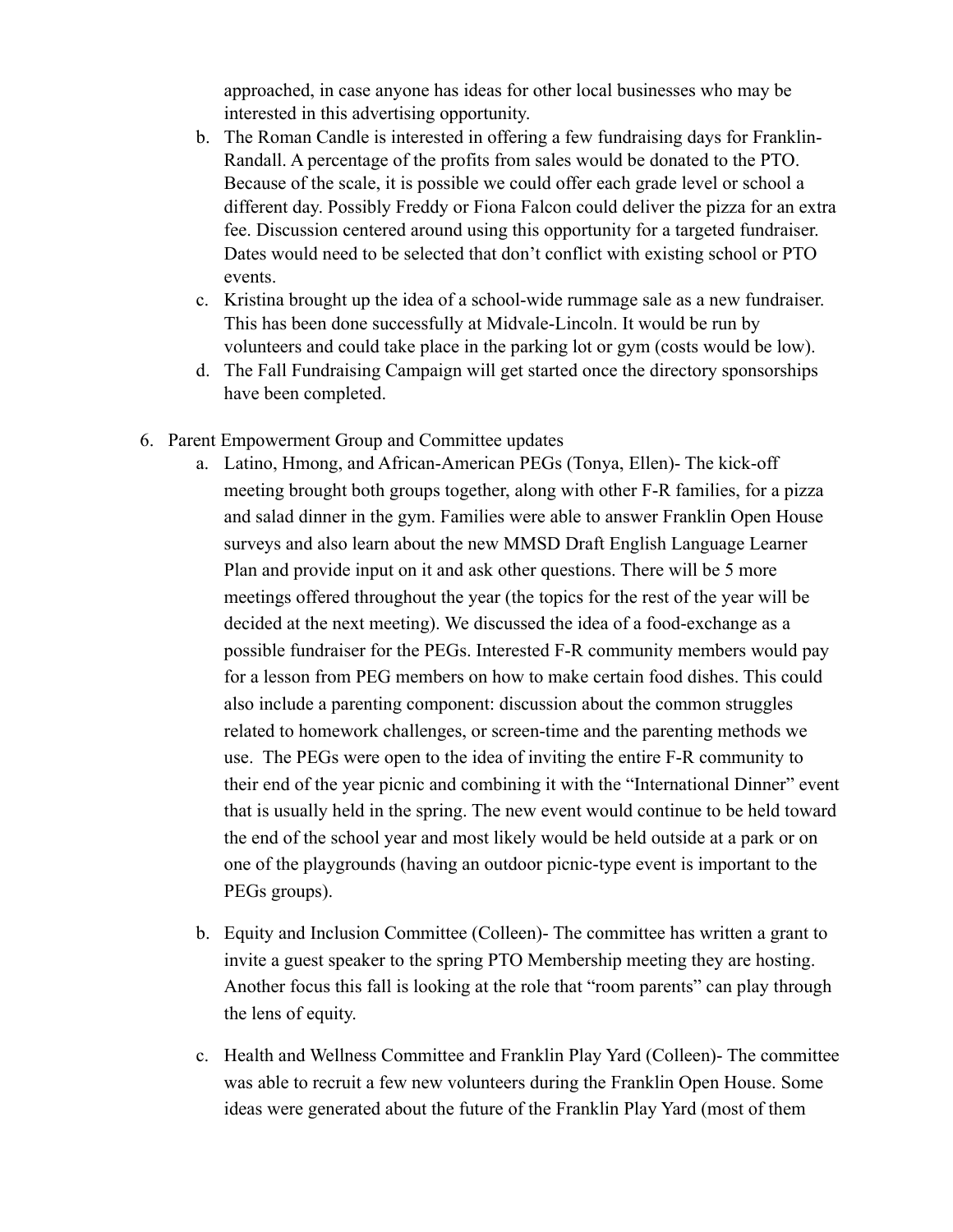from children) and the committee is still interested in hearing from the community. Sylla brought up the possibility that the elevator construction project may affect the playground and funds to repair it may be available. Also since the playground is well used by the neighborhood, it might be a good idea to approach the neighborhood association regarding fundraising efforts or brainstorming.

- d. Technology Committee (Lindsay & Sara)- Lindsay and Sara met with the Franklin and Randall technology teams recently. Randall is relatively wellequipped, but Franklin is sorely lacking in "presentation stations" (laptop, camera, projector, screens) in the classrooms or for teaching teams. They propose that in the short-term we fund this. Still need to answer: How many stations are needed? What is realistic to fund at this time? Longer term needs include more tablets/ chrome books at both school as well as teacher training. Other possibilities to explore include grants and putting the need out to our community, especially businesses, employers, and the University and seeing if anyone is able to contribute.
- 7. 60-second updates (Colleen)
	- a. Schedule of PTO events- Kim is the contact person for the new schedule and will get the dates out on the website and in the newsletter.
	- b. Grants to schools status- Colleen is clarifying some of the language (\$ amount per school, fiscal year timeframe) and submitting it back to the district for review. When it is reviewed, the Board will vote to approve it. It will be recommended that any remaining funds would be available at the principal's discretion.
	- c. Capital fund policy- This will be the focus of the December or January Board meeting. As a Board we will generate ideas and discuss how to approach the greater F-R community.
	- d. Franklin Open House and food carts- It was a great success with approximately 75% of families participating. There could have been more carts/food, but the fundraiser generated about \$600.
	- e. Grants review- 22 grants have been submitted. Currently there are 4 volunteers on the grants review committee. Lindsay and Sara (if available) have volunteered to also serve as Board representatives on the committee. The committee will meet at the end of the month and make their recommendations. The Board will vote on the grants in November.
	- f. Discussion around potentially combining International Dinner and PEG/ELL Picnic- Paul and Tonya will further discuss combining the International Dinner and PEG picnic. TBD: Location, entertainment options